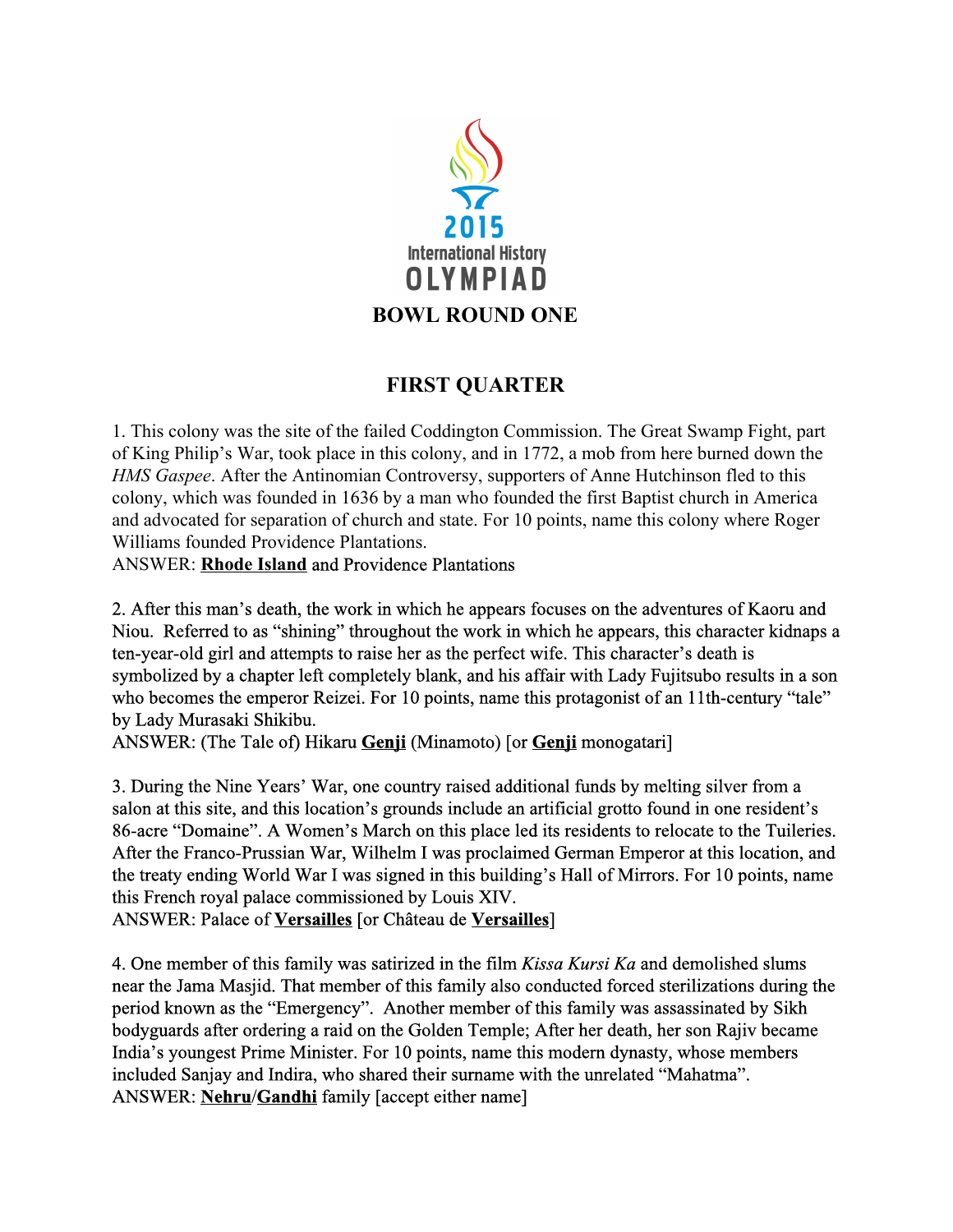5. This man's condemnation of the Paris Commune led Karl Marx to describe his as a "reactionary" and an "old ass", and this 19th-century statesman called for the creation of a "United States of Europe". This man was appointed along with Carlo Armellini and Aurelio Saffi as part of a "triumvirate" to rule a newly-formed Roman Republic. Later, this native of Genoa led a group which sought to unify his country under Garibaldi. For 10 points, name this Italian nationalist whose writings heavily influenced the Young Italy movement. ANSWER: Giuseppe **Mazzini**

6. In the early 1990s, this leader's country suffered through a depression known as the "Special Period". On July 26, 1953, this leader led an assault on the Moncada Barracks, after which he gave a speech declaring, "History Will Absolve Me". This leader rose to power after overthrowing Fulgencio Batista's government with the help of Che Guevara, and his country was the recipient of an American trade embargo. In 2008, he was succeeded in power by his brother Raul. For 10 points, name this Communist, the former dictator of Cuba. ANSWER: Fidel (Alejandro) **Castro**(Ruz)

7. This group's leader Hermann of Salza led its early campaigns in Transylvania against the Cumans. After the Battle of Saule, the Order of the Brothers of the Sword was incorporated into this organization, giving it control over Livonia. Conrad of Masovia's gift of estates to this group in return for military support was confirmed by Frederick II's Golden Bull of Rimini. A victory for Poland-Lithuania at the First Battle of Tannenberg prevented this group from expanding east of Prussia. For 10 points, name this German religious knightly order. ANSWER: **Teutonic**Order [accept **Teutonic**Knights, Order of **Brothers**of the German House **of Saint Mary in Jerusalem**, **Zakon Krzyzacki**, or **Deutscher Orden**]

8. One key military action in the early history of this state was led by Ezekiel Merritt and William Ide. That action led to the capture of Mexican general Mariano Vallejo, who supported this state's efforts to leave Mexican control. In 1856, one of this state's first pair of senators became the first Presidential candidate of the Republican Party. That man, John C. Fremont, rose to fame by supporting this Western state's "Bear Flag" Revolt. For 10 points, name this state where a finding at Sutter's Mill led to an 1849 gold rush. ANSWER: **California**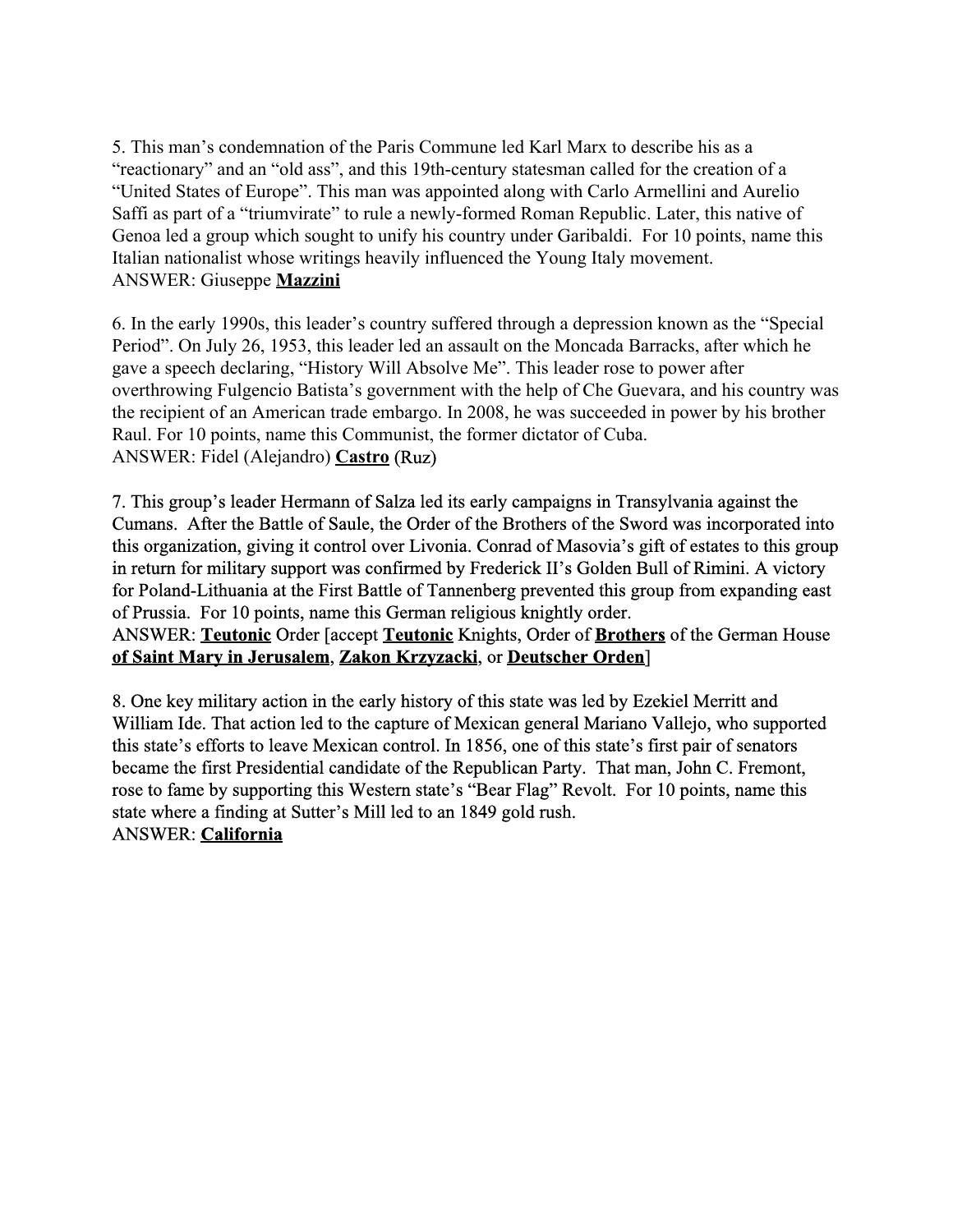# **SECOND QUARTER**

1. This man set up the International Legion as his military force. This man fought on the side of the Riograndense Republic in the Ragamuffin War. Later, this man led the Army of the Vosges during the Franco-Prussian War, though he is better known for leading the Hunters of the Alps in another war. This general famously conquered the Kingdom of the Two Sicilies by leading the "redshirts". For 10 points, name this general who allied with Count Cavour and Victor Emmanuel II to fight for Italian unification.

ANSWER: Giuseppe **Garibaldi**

BONUS: Garibaldi's redshirts landed in Sicily to kick off this expedition of the Risorgimento, known for the approximate number of volunteer troops involved.

ANSWER: The Expedition of the/a **Thousand**[Spedizione dei **Mille**]

2. When this player reached on an error, Ken Johnson became the only National Leaguer to throw a no-hitter and lose. Once suspended 30 games for shoving an umpire, this 1963 NL Rookie of the Year set his most famous record in 1985, when he passed Ty Cobb with his 4,190th hit. In 2015, ESPN's *Outside the Lines* released evidence that this man had bet on baseball while a player. For 10 points, name this former Cincinnati Red who is banned from baseball for life.

ANSWER: Peter (Edward) "Pete" **Rose**

BONUS: Rose joined Cobb in the 4000-hit club while playing for this team, which had the best record in baseball in 1994's strike-shortened season. This team moved to Washington in 2004. ANSWER: **MontrealExpos**(accept either underlined answer)

3. This man signed the Peace of Knäred after he lost the Kalmar War to Christian IV of Denmark, and he signed the Treaty of Stolbovo with Michael Romanov. This leader later gained Estonia and Livonia from Poland with the Treaty of Altmark, but is better known for defeating the Count of Tilly at the Battle of Breitenfeld. This leader was killed in a battle against Albrecht von Wallenstein's forces, despite winning the Battle of Lützen. For 10 points, name this "Lion of the North", the king during Sweden's entry into the Thirty Years' War.

ANSWER: **Gustavus Adolphus**or **GustavII**Adolf [accept **Gustav Adolf;** prompt on "Gustav" or "Gustavus"]

BONUS: Gustavus Adolphus was succeeded as the ruler of Sweden by this patron of René Descartes, a queen who shockingly converted to Catholicism and abdicated the throne in 1654. ANSWER: Queen **Christina**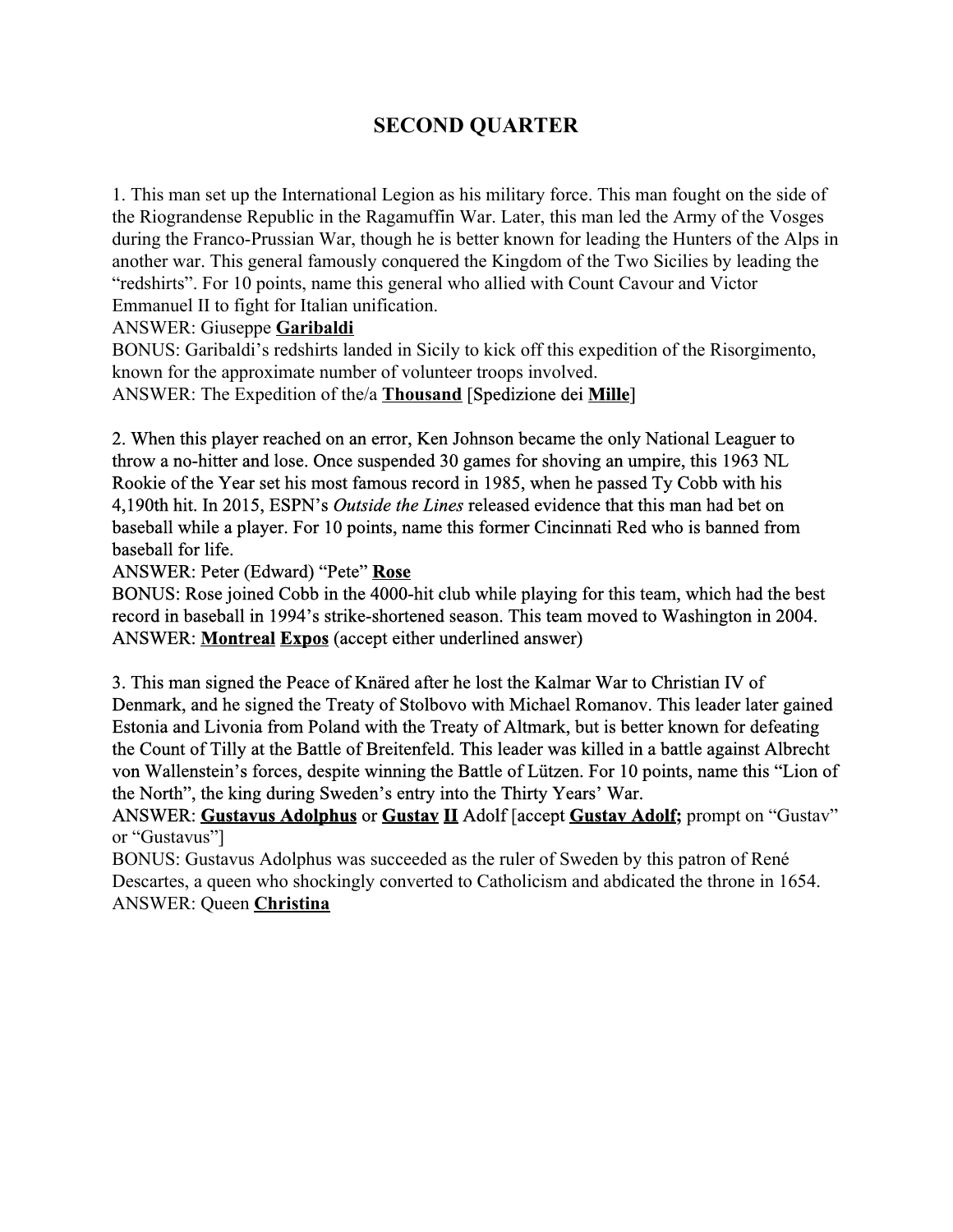4. This man was depicted in an ivory piece by Ignaz Elfagen along with a general who lost the battle of Eurymedon River. This man led a charge to rescue his father at the Battle of Ticinus, and this man and his brother won the Battle of Magnesia. When this man won the Battle of the Great Plains, the opposing commander was forcedout of Italy. This man is best known for winning a battle in modern Tunisia despite the larger opposing force's use of 80 war elephants. For 10 points name this man who led the Romans to victory in the Second Punic War by winning the battle of Zama.

ANSWER: Publius Cornelius **ScipioAfricanus**[Must have both underlined parts; prompt on either alone]

BONUS: The Roman forces at the Battle of Zama were assisted by cavalry from this Berber kingdom of Algeria, led by Massinissa.

### ANSWER: Kingdom of **Numidia**

5. After Hipólito Yrigoyen was ousted, this country was ruled by a political coalition known as the Concordancia during "the Infamous Decade". That period was ended with the election of a figure whose followers were known as the *descamisados* or "shirtless ones". After the death of that man's wife, Eva, this country entered a period of state terrorism known as the "Dirty War" and fought the Falklands War with Great Britain. For 10 points, name this country whose president Juan Perón ruled from Buenos Aires.

#### ANSWER: República **Argentina** [or **Argentine** Republic]

BONUS: After Juan Perón's death, this woman, Perón's second wife, became the first female president in the world.

ANSWER: **I**sabel Martínez de **Perón**[prompt on "Perón"]

6. One section of this structure is known as the Simatai. One traveler's omission of this structure from his work *Il Milione* cast doubts on that work's authenticity. The Battle of Tumu forced this building's owner to renovate and enlarge it, while the early version of this structure was formed to ward off the Xiongnu Confederacy during the Qin Dynasty. For 10 points, name this long historical structure which defended the northern border of an Asian nation.

ANSWER: **Great Wall**of China [accept wanli **changcheng**]

BONUS: This modern program of censorship and restriction of Internet access, which includes the Golden Shield Project, is nicknamed by analogy to the Qin Dynasty's wall.

ANSWER: Great **Firewall**of China [accept **GFW**or **fang huo changcheng**; prompt on "wall" or "qiang"]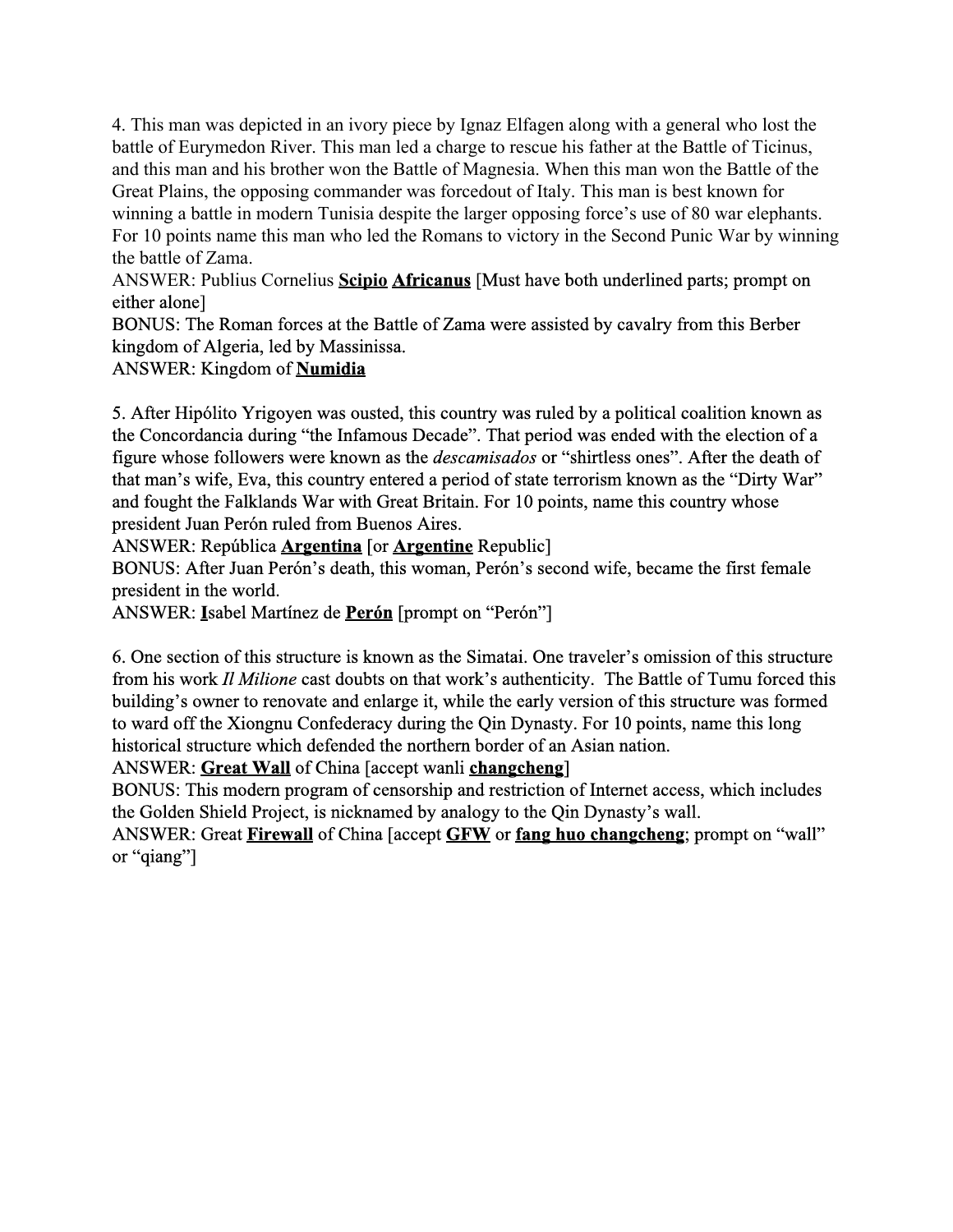7. This man's campaign manager was Harry Daugherty. During this man's presidency, Secretary of State Charles Evans Hughes chaired the Washington Naval Conference. He was elected to the presidency after defeating the Democratic ticket of James M. Cox and future president Franklin D. Roosevelt. This man's Secretary of the Interior, Albert Fall, was implicated over the lease of oil reserves in the Teapot Dome scandal. For 10 points, name this President who promised a "return to normalcy" and was succeeded by Calvin Coolidge.

#### ANSWER: Warren Gamaliel **Harding**

BONUS: In 1921, Warren G. Harding appointed this man to the Supreme Court as Chief Justice to replace Edward Douglass White, whom this man had nominated while he served as president. ANSWER: William Howard **Taft**

8. This country is home to the Vridi Canal. The Dukoukoue massacre occurred during this country's civil war, which saw the capture of Laurent Gbagbo. This country's first president was Felix Houphouet Boigny. This country is home to the Basilica of Our Lady of Peace, which may be the largest church in the world and is located in its capital, though this country's economic capital and main port is Abidjan. For 10 points, name this Francophone West African country whose capital is Yamoussoukro.

ANSWER: République de **Côte d'Ivoire**[or Republic of **Ivory Coast**]

BONUS: This religion is the most prominent in the Ivory Coast. Séléka militias who adhered to this religion overthrew François Bozizé of the Central African Republic in 2013. ANSWER: **Islam**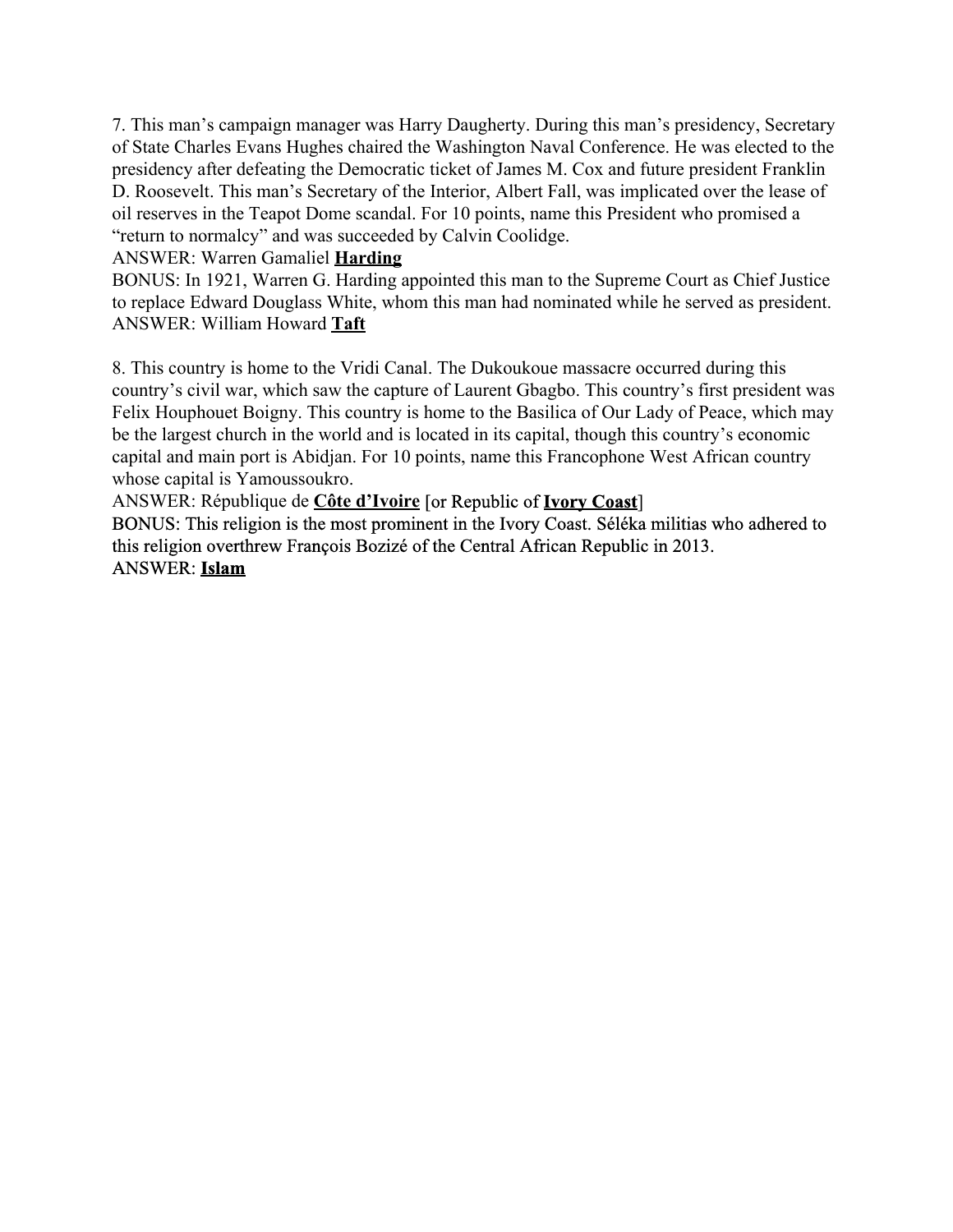## **THIRD QUARTER**

### Round Choices: MYTHICAL CREATURES, TRADE GOODS, LANGUAGES

MYTHICAL CREATURES Which mythical creature or creatures… 1. keep themselves alive by drinking blood, like Dracula? ANSWER: **vampire** 2. are men who change shape at the full moon? ANSWER: **werewolf** 3. was a half-man, half-bull monster defeated by Theseus? ANSWER: **Minotaur** 4. was a many-headed snake that could spit poison and regrow heads unless burned? ANSWER: **Hydra** 5. enticed sailors to their doom with their singing, like they tried to do to Odysseus? ANSWER: **siren**s 6. had the body of a lion, the face of a man, and the sting of a scorpion? ANSWER: **manticore** 7. is a large bird appearing in Hinduism, the mount of Lord Vishnu and enemy of snakes? ANSWER: **Garuda** 8. a spirit in Japanese folklore that kills in snowstorms, a woman with pale skin and black lips?

ANSWER: **yuki-onna** [or **yuki-musume**, **yuki-onago**, **yukijoro**, **yuki anesa**, **yuki-omba**]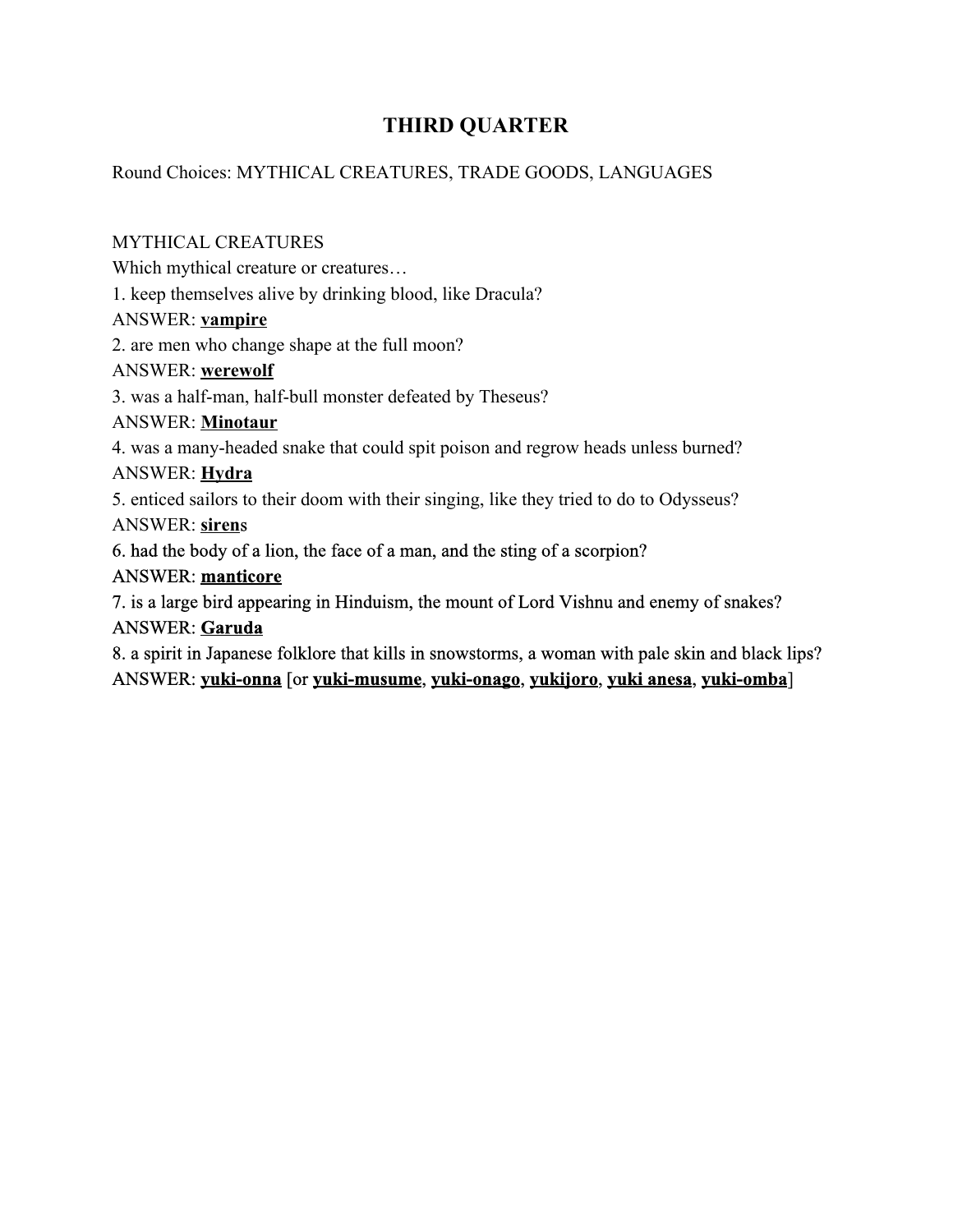TRADE GOODS

Which trade good…

1. was the "king" of the Southern economy in the United States before the Civil War?

ANSWER: **cotton**

2. named two wars fought between the British and the Qing Dynasty?

ANSWER: **opium**

3. had its production process smuggled by Byzantine monks to Constantinople, breaking the

Chinese monopoly?

ANSWER: **silk**

4. was mined in large amounts by the Spanish at Potosí?

ANSWER: **silver**

5. was produced by Russian boyars in Siberia?

ANSWER: **fur**s [or **pelt**s]

6. was traded for gold in Saharan trade routes and along the *via salaria*?

### ANSWER: **salt**

7. was used by high-ranking Romans, to the benefit of Phoenician merchants? ANSWER: **dye**

8. was mined by the Romans in Las Medulas in Spain and Dolaucothi in Wales? ANSWER: **gold**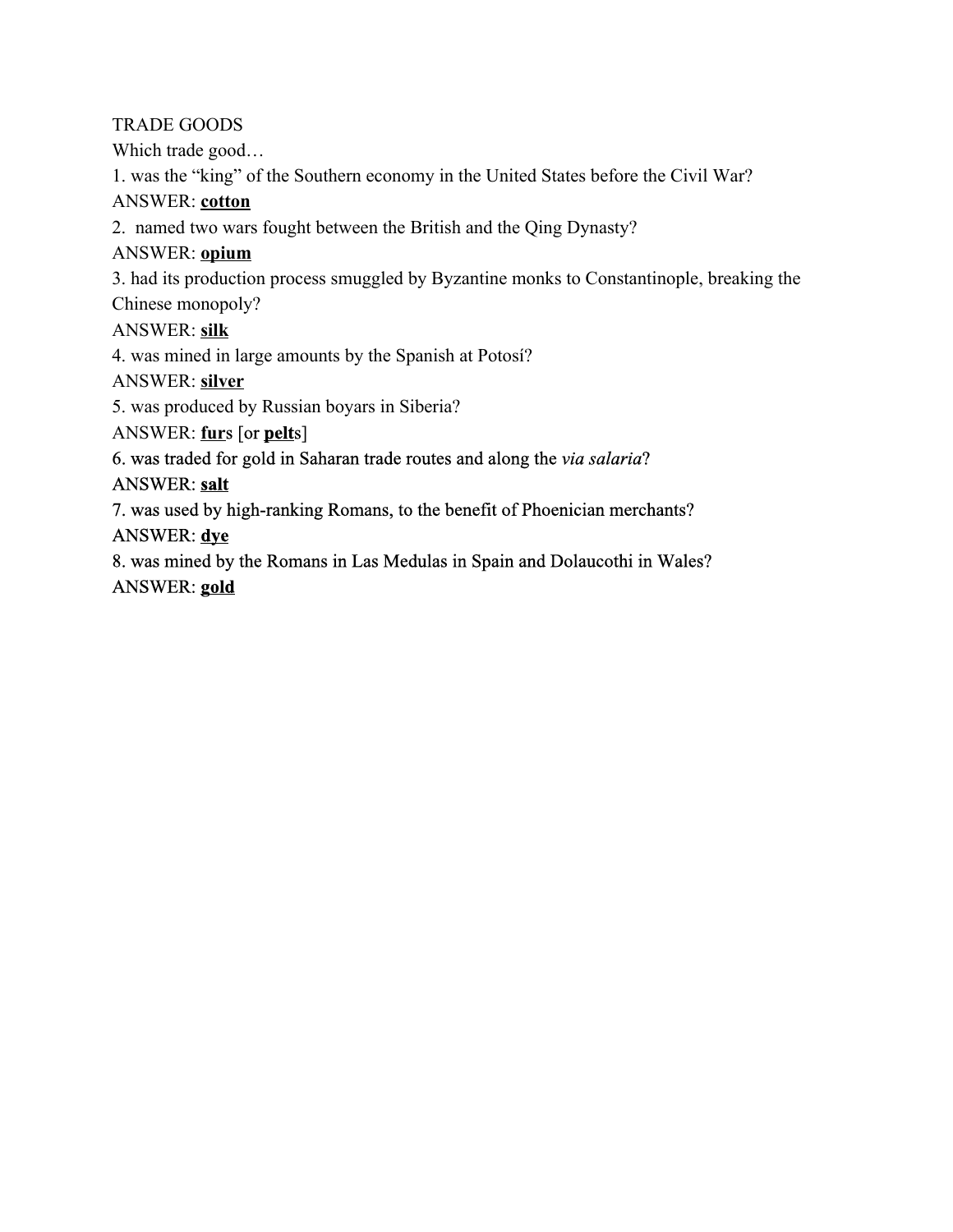### LANGUAGES

Which language….

1. Was spoken by people such as Louis XIV and Alexandre Dumas?

ANSWER: **French**[or **francais**]

2. Is officially spoken in nations like Saudi Arabia and Jordan?

ANSWER: **Arabic**[or **alarabiyyah**, **arabi**]

3. Is the primary Romance language of Latin America?

ANSWER: **Spanish**[or **español**]

4. Was the language of government in the Habsburg Empire?

ANSWER: **German**[or **Deutsch**]

5. is the largest Slavic language?

ANSWER: **Russian**[or **russkii**yazik]

6. Was used to write the Rigveda and other Vedic texts like the Upanishads?

ANSWER: **Sanskrit**

7. Was once separated into dialects like Mercian?

ANSWER: **English**

8. Is spoken by denizens of, and takes its name from the local name for, Easter Island? ANSWER: **Rapa Nui**[or **Pascuan**]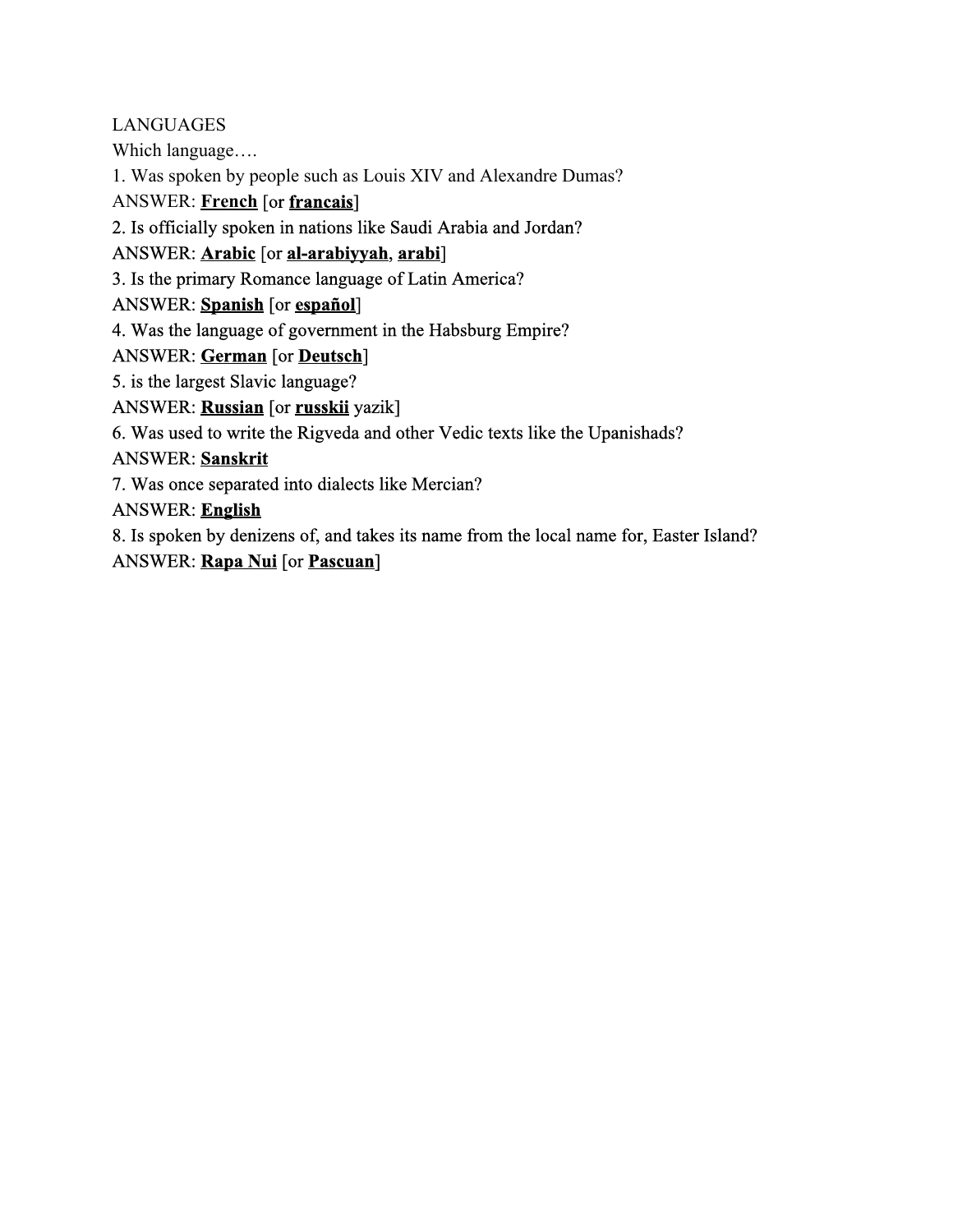## **FOURTH QUARTER**

1. **The Hafte Tir bombing occurred in this country, where the 15 Khordad movement opposed the White Revolution in this country. The** *USS Vincennes***shot down Flight 665 of this country's national airline, This country's intelligence agency, VAJA, succeeded the secret police force known as**(+) **SAVAK. An attempt to nationalize this country's Abadan oil refineries led to the () CIA-backed Operation Ajax. This country's (\*) Pahlavi Dynasty** was overthrown in the Islamic Revolution, replacing Reza Shah with Ayatollah Khomeini. For 10 points, name this country whose president, Hassan Rouhani, has been approached to curtail its nuclear program.

ANSWER: Islamic Republic of **Iran**

2. **This man attacked the practices of investment bankers in his work, "Other People's Money And How the Bankers Use It". This man submitted a namesake brief that argued against long working hours for women while serving as a lawyer for the case** *Muller v. Oregon***. With Samuel Warren, he wrote an article titled "The**(+) **Right to Privacy", and he warned of government's invasion into citizens' privacy in his dissent in** *Olmstead v. U.S***. This man advised Woodrow Wilson on the "New Freedom" program, leading Wilson to**(\*) nominate this liberal to the Supreme Court in 1916. for 10 points, name this first Jewish Supreme Court justice.

ANSWER: Louis (Dembitz) **Brandeis**

3. **Tony Shafrazi defaced this painting with the words "KILL LIES ALL" in protest of the My Lai Massacre. This painting was originally displayed alongside Alexander Calder's** *Mercury Fountain***and**(+) **Joan Miro's** *The Reaper***. The top portion of this work shows an outstretched hand holding a candle, while its bottom portion shows a flower growing out of a** sword. On the left side of this (\*) black-and-white painting, a disfigured woman screams while holding her dead child. For 10 points, name this Picasso work depicting the bombing of a Basque town during the Spanish Civil War. ANSWER: **Guernica**

4. **Soldiers from this polity were victorious in the Battle of Mametz Wood, and in preRoman times, the Demetae, Ordovices, and Silures were primarily from this region. This territory is represented by a red**(+) **dragon, and its eastern border with Mercia was roughly defined by Offa's Dike. A leader of this territory where Carnarvon Castle was built consolidated his losses in the Treaty of Aberconwy, which he signed with** (\*) Edward I. Owain Glyndwr led this country's revolt against Henry IV. For 10 points, name this British nation, whose Prince is the heir apparent to the crown of the United Kingdom. ANSWER: **Wales**[or **Cymru**]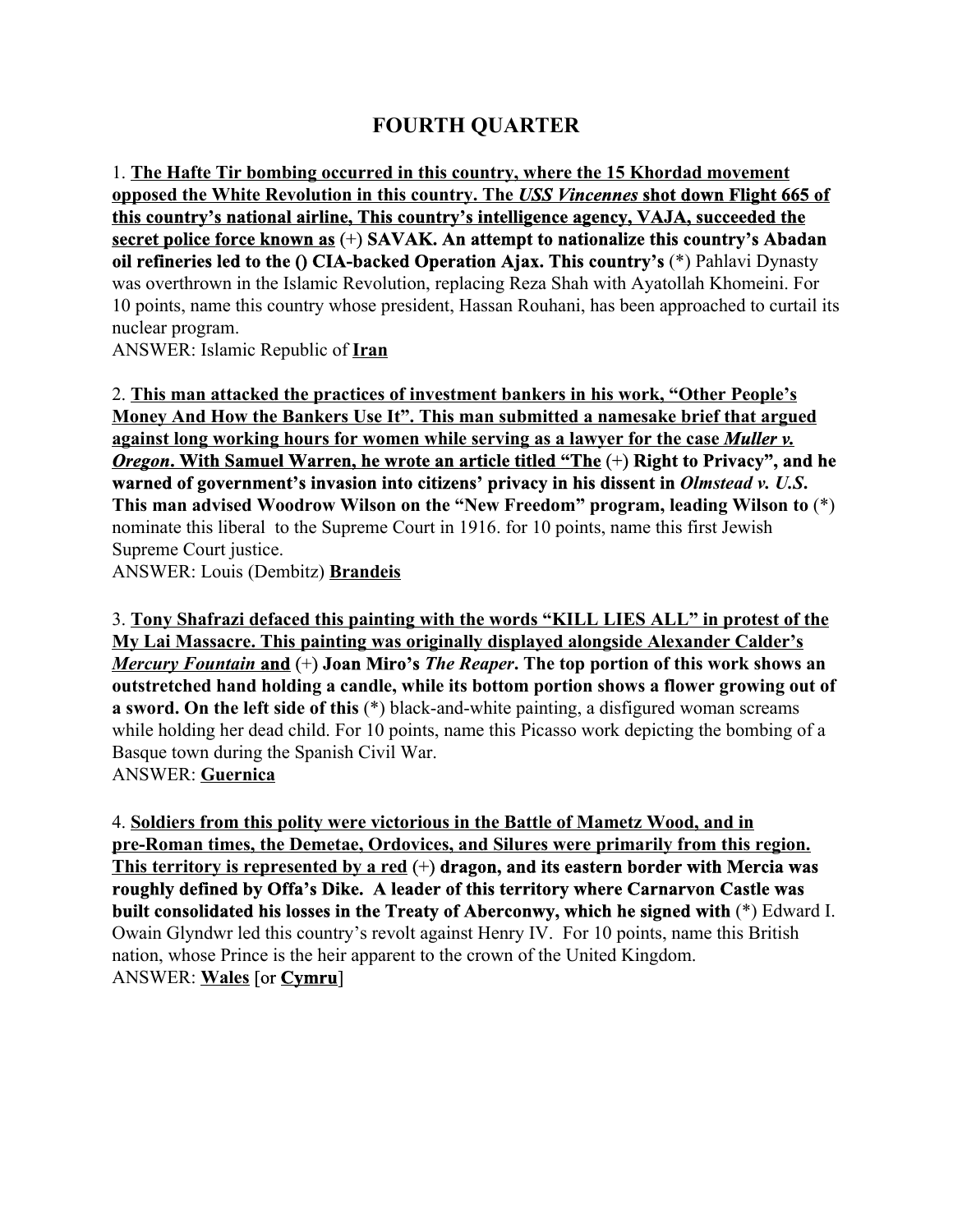5. **This monarch was influenced by Bartolome de Las Casas to pass the New Laws. This king's favor of Flemish advisors including William de Croy led to the Revolt of the Comuneros, which attempted to install his mother,**(+) **Joanna the Mad, as sole monarch. Later, this king defeated Lutheran forces in the Schmalkaldic War, after which the principle of** *cuius regio, eius religio***was codified in the Peace of**Augsburg. This king's abdication split his lands between his brother, Ferdinand I, and his son, who would launch the Spanish Armada. for 10 points, name this king, a ruler who was succeeded by Philip II of Spain. ANSWER: **CharlesV**of the Holy Roman Empire [prompt on "Charles" or "Carlos"; accept **CharlesI**of Spain; either number is acceptable unless an incorrect country is also provided]

6. **This President's successor declined an offer of elephants from Mongkut, King of Siam, that was addressed to this man. This man sent armed forces to quell a Mormon rebellion, triggering the Utah War. With John Mason, William**(+) **Marcy, and Pierre Soule, this man cowrote a document which advocated for the purchase of Cuba, the Ostend Manifesto. This Secretary of State under James Polk had much less success as President, where in a** (\*) single term, he presided over "Bleeding Kansas", the Panic of 1857, and the attack on Fort Sumter. for 10 points, name this Democrat succeeded by Abraham Lincoln. ANSWER: James **Buchanan**(, Jr.)

7. **The central participant in this event was recorded shouting "God forbids this" and "Do you not know right from wrong". NATO invoked Security Resolution 1973 in defense of an action preceding this event. Though the National Transitional Council claims this event was caused by wounds from a grenade,**(+) **videos of this event indicated that a bayonet to the rear was the cause. This event occurred in October 2011 near Sirte, along with a similar fate for the subject's son, Mutassim, who had fled**(\*) Tripoli with his father a month earlier. For 10 points, name this grisly event, which followed the capture of a man who ruled Libya for more than 40 years.

ANSWER: **death**of Muammar **Gaddafi**[accept loose equivalents like "killing", "execution", or "murder" for "death"]

8. **Intense ascetics in this country who lived on pillars were known as** *stylites***, and one ruler of this state anathematized the writings of Theodore the Interpreter. A council in this state repudiated the Robber Council, and an archbishop in this subject of the Three Chapters Controversy rejected the hypostatic union by refusing to call Mary "Theotokos."**(+) **Nestorianism was founded in this empire, whose rulers banned religious images during**(\*) Iconoclasms. For 10 points, name this empire, the site of the early church councils of Chalcedon and Nicaea, the home of the Patriarchs of Constantinople.

ANSWER: **Byzantine**Empire [accept **Eastern Roman**Empire or **Byzantium**; do not accept or prompt on "Roman Empire"]